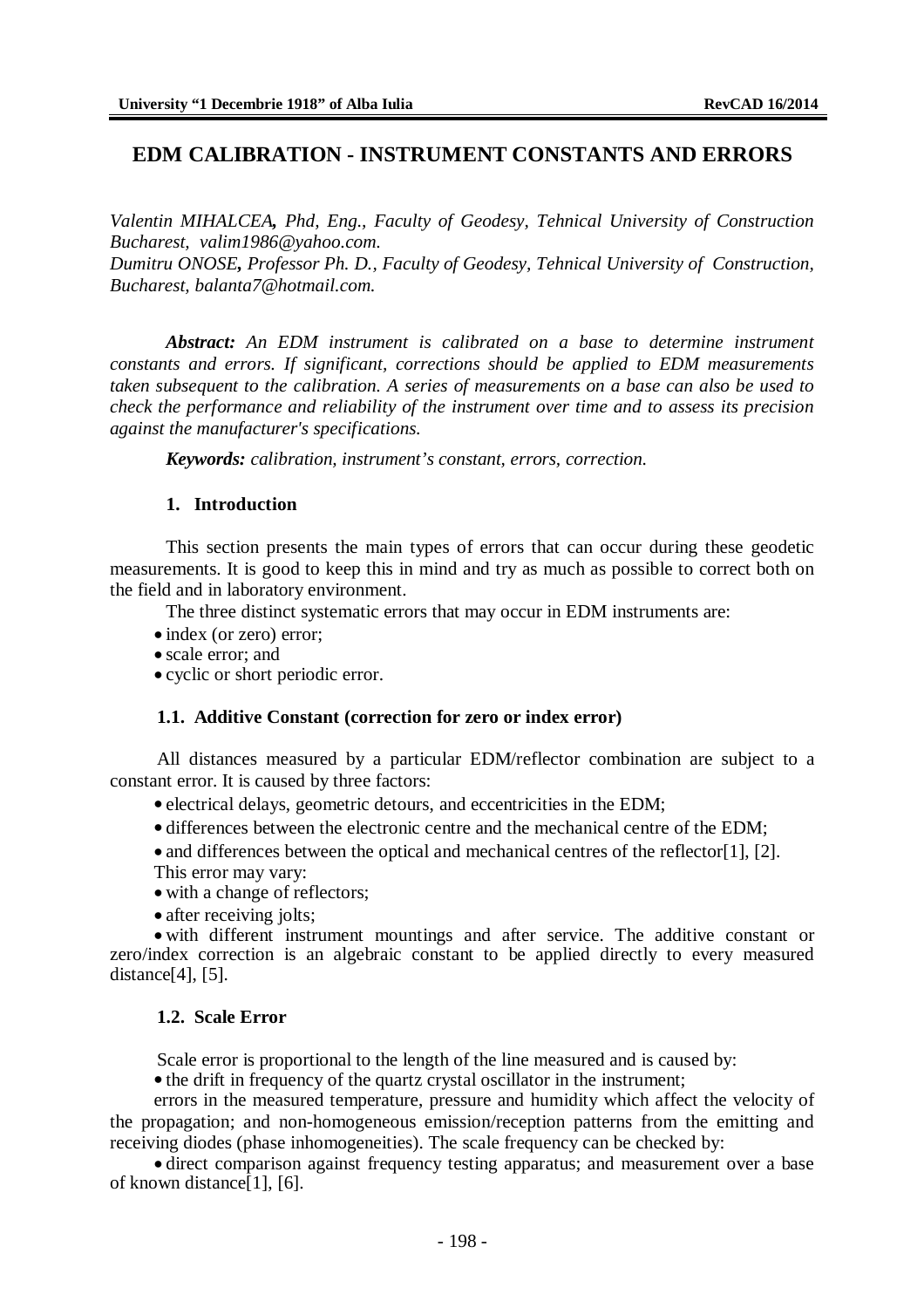# **1.3. Cyclic Error (or Short Periodic Error)**

Cyclic error is caused by the non-linearity in amplitude modulation of the carrier wave and phase measurement. This cyclic error varies across the modulated wavelength. For an instrument in good adjustment this error is normally small. However, its presence must be determined as an indication of the instrument's adjustment. Cyclic error is usually sinusoidal in nature with a wavelength equal to the unit length of the EDM.

The unit length is the scale on which the EDM measures the distance, and is derived from the fine measuring frequency. Unit length is equal to one half of the modulation wavelength of an EDM (Rüeger, 1990).

As cyclic error repeats itself for every unit length contained within a measured distance, its sign and magnitude varies depending on the length measured. The magnitude of the error could be in the order of 5-10 mm, however in modern EDM instruments it is usually less than 2 mm (negligible).

Cyclic error can increase in magnitude as an EDM's components age. Cyclic error can be derived by a series of check measurements made on EDM bases[1], [3], [5]. A series of measurements is made from the first pillar and then a second series is made from second pillar, which is at a distance (D) from the first pillar:

$$
D = (x + 0.5) U \tag{1}
$$

where:  $U =$  the instrument's unit length (m),  $x =$  an integer representing a whole number of unit lengths, then cyclic error cancels out due to the errors affecting the distances being equal in magnitude but opposite in sign. The index error and scale error can then be determined independent of the cyclic error[2], [4], [7], [8].

## **2. Standard EDM Calibration-Booking Sheets or Recording Data**

All observations shall be recorded on the EDM Calibration booking sheet at the time they are made. When mistakes occur, each mistake shall be crossed out, not erased or made illegible, and the correct value entered alongside.

All such alterations shall be signed or initialled by the person making the correction, and the date of change should also to be recorded. All details must be recorded and signed and dated by the operator. Units used are: metres (m) for distance, degrees Celsius (°C) for temperature and millibars (mb) for atmospheric pressure[6], [8], [9]. Note: 1 millibar (mb) = 100 pascals (Pa.)

 $= 1$  hectopascal (hPa).  $= 0.75028$  mmHg.  $= 0.029$  53 inHg.

## **2.1. Preparation of Equipment**

Check the levelling bubbles on all tribrachs, reflectors and the theodolite, and if necessary, adjust before observing distances.

## **2.2. Set-up and Shade**

Set the instrument on pillar 1. An umbrella must shade the instrument for the duration of the calibration observations as well as during the warm up period prior to the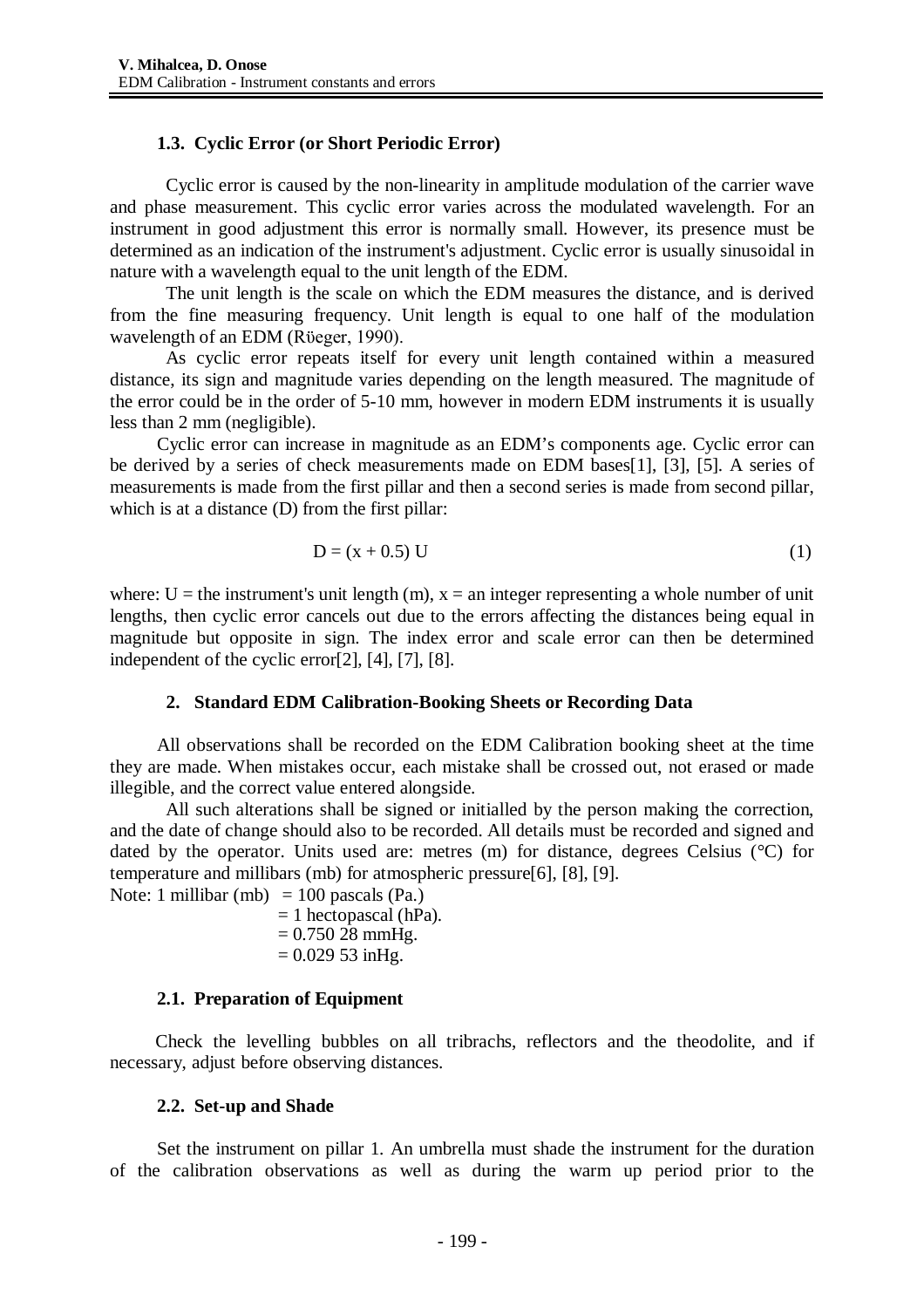commencement of reading. To improve the accuracy of the calibration an umbrella may also be used shade the reflector $[1]$ ,  $[5]$ ,  $[7]$ .

#### **2.3. Atmospheric Correction Control**

Determine whether or not the EDM is a pulse distance meter. If not, then the atmospheric correction control (ppm) should be set to zero if possible. For instruments requiring meteorological observations to be input, enter the temperature and pressure for which the instrument is standardised (ie:  $ppm = 0$ )[1], [5].

If the EDM is a pulse distance meter, then the ambient temperature and pressure must be entered into the EDM before observing each inter-pillar distance.

#### **2.4. Index Error**

Record the setting of the additive constant on the booking sheet. Set it to zero if possible. Attenuator or aperture settings must be set as prescribed in the manufacturer's instructions[1] ,[2], [3].

### **2.5. Power**

The EDM battery should be fully charged prior to performing the calibration. If possible the instrument should remain switched on during the whole calibration[8].

#### **2.6. Height of Instrument**

With the EDM instrument levelled, measure the height of the instrument (height of the trunnion axis) above the brass plate in the pillar. Record this height at each occupied pillar.

### **2.7. Reflector Mountings**

The same reflector mounting and tribrach should be used for all measurements. If it is not possible to measure the longer distances with one reflector use a multiple reflector mounting. With this arrangement it will be necessary to remove or block out some reflectors for the short distances.

The height of the centre of the reflector prism above the brass plate must be measured and recorded at each pillar. If a multiple reflector arrangement is used, the reflector height in both the single and multiple configurations is recorded on the booking sheet.

The reflector must have a unique identification, which must be recorded on the booking sheet[1], [5] ,[6].

### **2.8. Theodolite Mounted Instruments**

The axis of the beam must be adjusted according to the manufacturer's instructions and remain unaltered during the calibration.

It is necessary to record if the EDM is mounted in the "face left" or "face right" position of the theodolite as the additive constant may differ between face [1] ,[2], [6]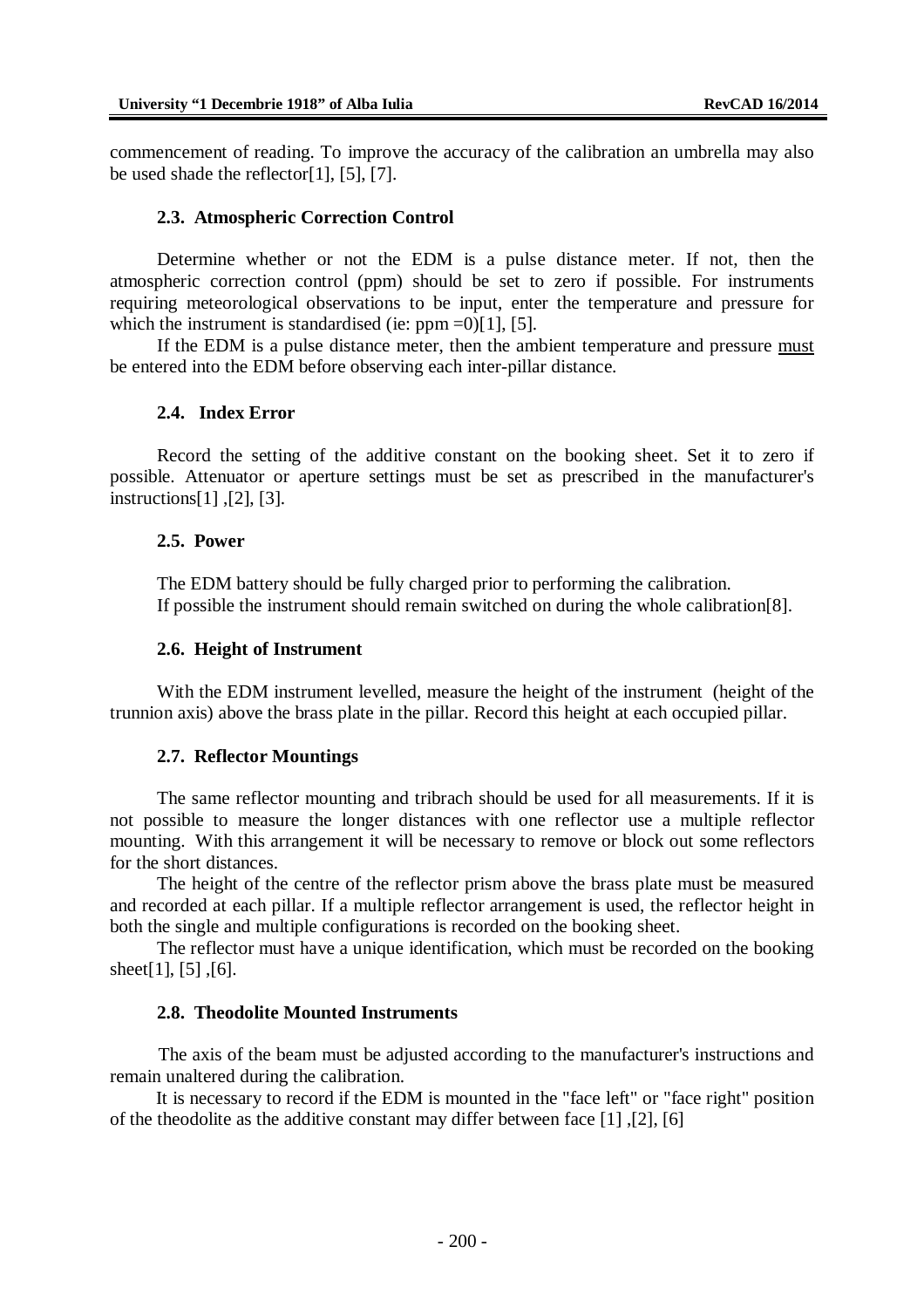## **2.9. Meteorological Observations**

Field equipment can be compared to standardised thermometers and barometers held by the Office of the Surveyor-General. Comparisons between field and standardised equipment will be recorded on the booking sheets. Temperature (°C) must be measured in the shade at both the instrument and reflector. Temperature is measured at instrument/reflector height and is to be observed for each inter-pillar interval. The atmospheric pressure (mb) must be measured in the shade at the instrument station for each inter-pillar distance.

To obtain a higher accuracy calibration, atmospheric pressure can also be observed in the shade at the reflector, for each inter-pillar interval.

Note: the typical atmospheric pressure readings at the EDM Base are between 930 – 970 mb.

The significance of errors in the meteorological observations on the EDM distance can be summarised as follows:

• An error in temperature of 1<sup>o</sup>C affects the distance by 1ppm.

• An error in pressure of 1hPa affects the distance by 0.3ppm.

Although humidity has only a small effect on EDM measurements, relative humidity (%), or wet bulb temperature observations can be taken to further improve the accuracy of the calibration[2], [4] ,[8] ,[9].

Standardised meteorological equipment will not be loaned out to users if inclement weather is forecast. Users will need to compare their own equipment to the standardised equipment before and after fieldwork.

## **3. EDM Specifications**

Ascertain the unit length (m) of the instrument (half of the modulation wavelength of the fine measurement) as this influences the measuring procedure. This length is generally quoted in the technical specifications for the instrument in the manufacturer's handbook. Record the unit length on the booking sheet.

Likewise ascertain the frequency (Hz), carrier wave length (nm), and the manufacturer's stated standard deviations of the EDM and record these on the booking sheet[1] ,[3], [5] ,[7].

## **3.1. Calibration Measurements**

For each inter-pillar distance, a minimum of five (5) separate distance measurements are taken, re-pointing after each measurement. Pointing can be made optically or electronically as prescribed by the manufacturer. To improve the accuracy of the calibration, additional distances may be observed[1] ,[ 2].

## **3.2. Sequence**

From pillar 1, measure distances to pillars 4 - 11 in turn. If the instrument has a unit length of 0.37, 2 or 10 m, shift to pillar 2. If the unit length is 1, 3 or 5m, shift to pillar 3.

Then measure to pillars 11 - 4 in turn. The sequence requires the "reflector man" to move up and down the line only once. For instruments with a unit length of 1.5m measure from pillar 1 to pillars 4- 11 and from pillar 4 to pillars  $11 - 5$ , and  $3 - 1$  in turn.

For instruments with a unit length of 0.8m or 20m measure from pillar 1 to pillars 4 - 11 and from pillar 5 to pillars 11 - 6, and 4 - 1 in turn. Higher order calibrations will be obtained by setting up on all pillars and measuring to all other pillars (short distances between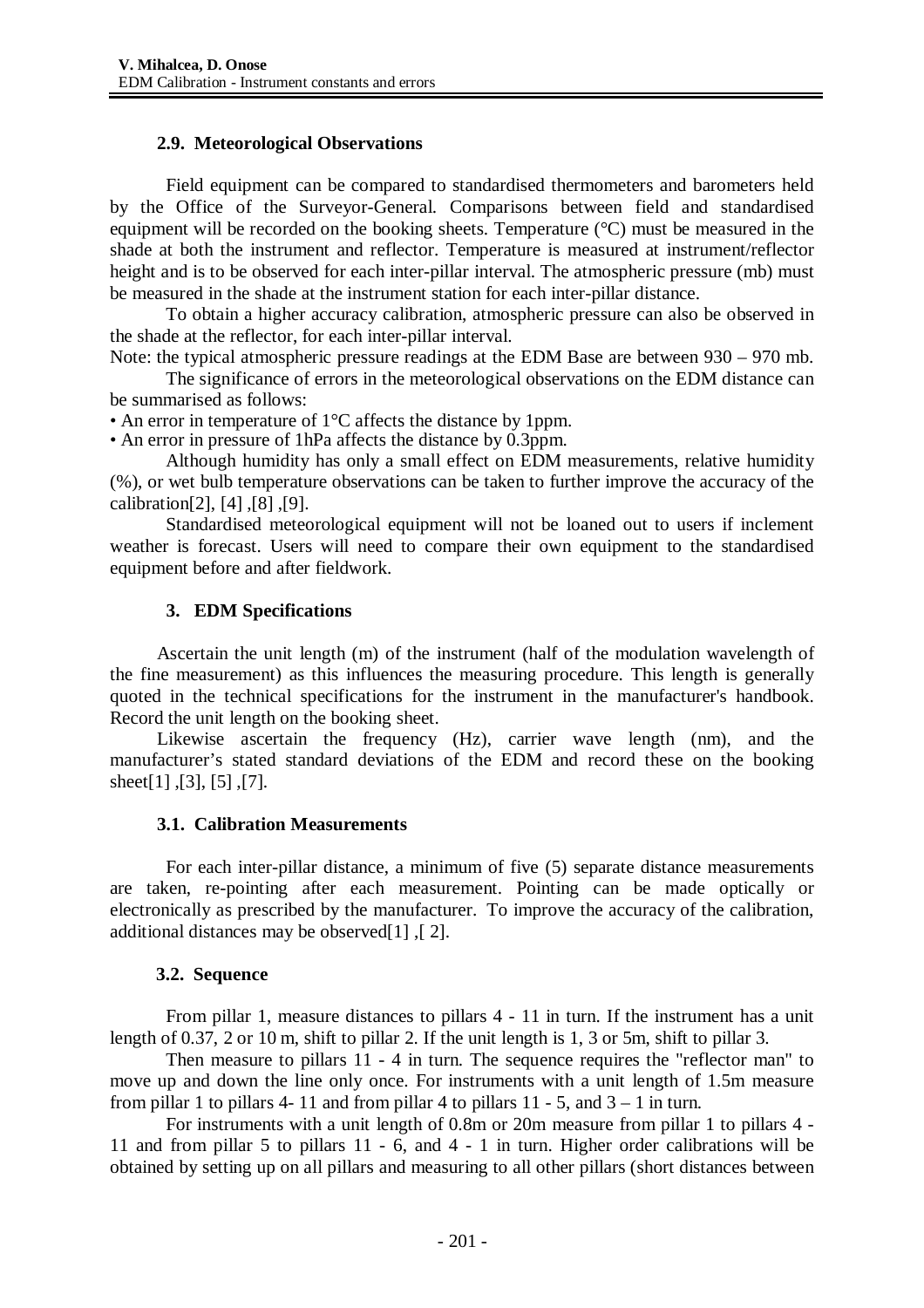pillars 1, 2 and 3 are not read)[1] ,[3] ,[5] ,[8].

#### **3.3. Comparison of Reflectors**

Once all inter-pillar distances have been measured to the **one** uniquely identified reflector, compare this reflector with the remaining reflectors by measuring to each in turn. This should be performed on the shortest line (pillar 3 to pillar 4) by comparing the slope distances. However if reflectors vary in height, horizontal distances should be observed.

Where found to be significant, variations should be applied as corrections to the additive constant. It is for this reason that all reflectors should be uniquely numbered. Subsequent calibrations of the EDM should be performed using the same uniquely numbered reflector, in order to compile a calibration history for the instrument/reflector combination[6] ,[7] ,[8].

#### **3.4. Reduction and Interpretation**

The instrument details, measured distances and observed meteorological details are entered interactively by Office of the Surveyor-General staff. After the observed data is reduced to obtain horizontal distances and their associated standard deviations, a least squares adjustment is performed. This computes the instrument corrections and their associated uncertainties.

The adjustment is made as described in "*Introduction to Electronic Distance Measurement*" (Rüeger, 1990) for modelling systematic errors in EDM measurements.

The program generates an EDM Calibration Report, which includes baseline data, equipment details, observed data, adjusted observations, index correction, scale factor, cyclic error and variance factor. It also states the calculated uncertainty of the instrument correction at the 95% confidence level for standardised intervals.

The program also generates an abbreviated EDM Calibration Certificate. The Calibration Certificate contains the following:

Associated information including the surveyor's name, date of measurements, baseline details and details of the EDM and reflector are listed. The job identification name is also given.

The first velocity (atmospheric) correction formula used in the computation is given in full. The Instrument Correction (IC) equation. From this IC equation, a correction (in millimetres) can be calculated for any distance measured by the EDM in the range of the calibration. The instrument calibration parameters (index error, scale error and 4 terms describing the cyclic error), and their uncertainties at the 95% confidence level are listed.

The uncertainty of the instrument correction at the 95% confidence level is listed for various distances. Where the statistical analysis reveals the calibration to be outside tolerances, adherence to the test method, equipment settings and observation data is reviewed to determine the source of the inaccurate results.If changes are made, the calibration is re-run and further reviewed.

When the statistical analysis indicates that the calibration is within tolerance, the EDM Calibration Certificate can be signed by an Approved Signatory and supplied to the customer, along with the EDM Calibration Report and a copy of the booking sheets.

If the statistical analysis continues to fall outside of the tolerance, then the calibration is deemed to be nonconforming. In the event of a calibration found to be nonconforming, OSG staff shall determine the required course of action.

This may include the cessation of calibration activities or withholding of calibration reports and certificates, as necessary[1] ,[2] ,[3] ,[5].